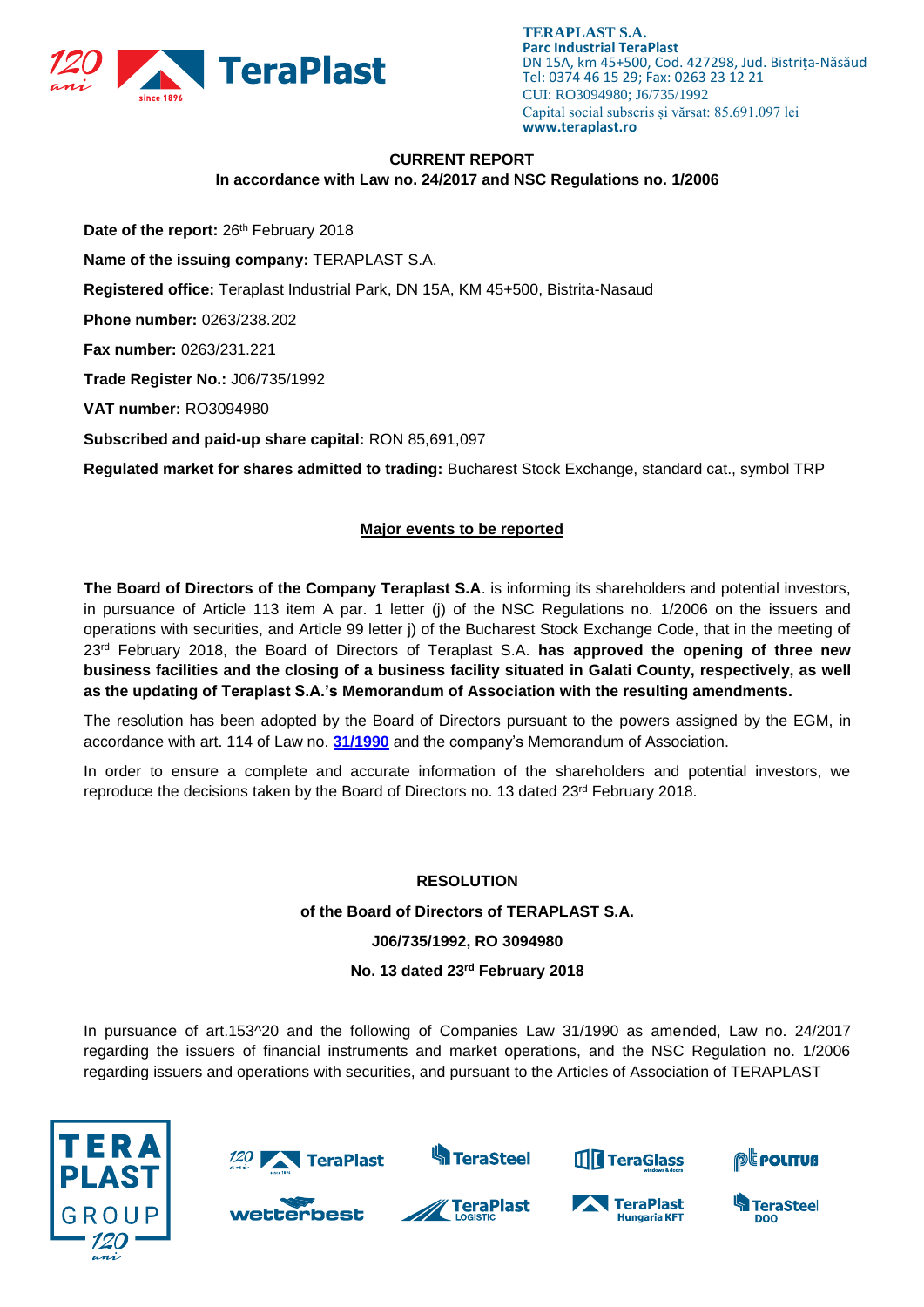

**TERAPLAST S.A. Parc Industrial TeraPlast** DN 15A, km 45+500, Cod. 427298, Jud. Bistriţa-Năsăud Tel: 0374 46 15 29; Fax: 0263 23 12 21 CUI: RO3094980; J6/735/1992 Capital social subscris și vărsat: 85.691.097 lei **www.teraplast.ro**

S.A., headquartered outside the built-up area of Bistrita municipality, at Parc Industrial Teraplast, DN 15A, km 45+500, postal code 427298, Bistrita-Nasaud County, registered at the Trade Register under no. J06/735/1992, VAT no. 3094980, within the meeting of  $23<sup>rd</sup>$  February 2018 attended by four (4) members of the Board of Directors,

#### **The Board of Directors, with the favourable vote of all the present members,**

# **DECIDES TO:**

- 1. Approve the setting up and recording into Bistrita-Nasaud Trade Register of:
- a business facility located in Dumbrava Rosie, Str. Dumbravei, Nr. 308A, judetul (County) Neamt;
- a business facility located in Oradea, Calea Clujului, nr. 282, judetul Bihor;
- a business facility located in Otopeni, Calea Bucurestilor, nr. 1, judetul Ilfov.

2. Approve the winding up of the business facility located in Galati, DN Galati – Tecuci, Tirighina – Sidex area, Galati County, and removing it from the records of Bistrita-Nasaud Trade Register Office.

3. Approve to amend article 3 item (3) of the Company's Memorandum of Association whose current content is as follows: "Art.3 (3) TERAPLAST SA owns the following business facilities:

- ♦ Business facility located in Brasov, str.Calea Bucuresti, nr.249/A, judetul Brasov
- ♦ Business facility located in Iasi, Calea Chisinaului, nr.35, judetul Iasi
- ♦ Business facility located in Galati, DN Galati Tecuci, Tirighina Sidex area, judetul Galati
- ♦ Business facility located in Deva, str. Orizontului, nr. 1, jud. Hunedoara
- ♦ Business facility "Pipe, profile, PVC granule manufacturing and storage hall; Pipe and PVC profile storage hall, located in Sarata, Saratel, DN 15 A, FN, comuna Sieu-Magherus, judetul Bistrita-Nasaud
- ♦ Business facility "PVC Joinery Factory" located in Bistrita str.Tarpiului nr.27A, judetul Bistrita-Nasaud (County)
- ♦ Business facility located in Bistrita, str. Romana, nr. 17/A, Bistrita-Nasaud County
- ♦ Business facility located in the village of Crainimat, Sieu-Magherus commune, DN15A, KM 45+500 (Bistrita-Reghin), Bistrita-Nasaud County

♦ Business facility located in Cluj-Napoca, Calea Dorobantilor, nr. 21, colt cu Pitesti nr. 1-3, ap. nr. 31, et. 1, Birou 2, judetul Cluj."

and, after the amendment, will have the following content: "Art.3 (3) TERAPLAST SA owns the following business facilities:

- ♦ Business facility located in Brasov, str.Calea Bucuresti, nr.249/A, judetul Brasov
- ♦ Business facility located in Iasi, Calea Chisinaului, nr.35, judetul Iasi
- ♦ Business facility located in Deva, str. Orizontului, nr. 1, jud. Hunedoara
- ♦ Business facility "Pipe, profile, PVC granule manufacturing and storage hall; Pipe and PVC profile storage hall, located in Sarata, Saratel, DN 15 A, FN, comuna Sieu-Magherus, judetul Bistrita-Nasaud
- ♦ Business facility "PVC Joinery Factory" located in Bistrita str.Tarpiului nr.27A, judetul Bistrita-Nasaud
- ♦ Business facility located in Bistrita, str. Romana, nr. 17/A, jud. Bistrita-Nasaud









TeraPlast

**Hungaria KFT**